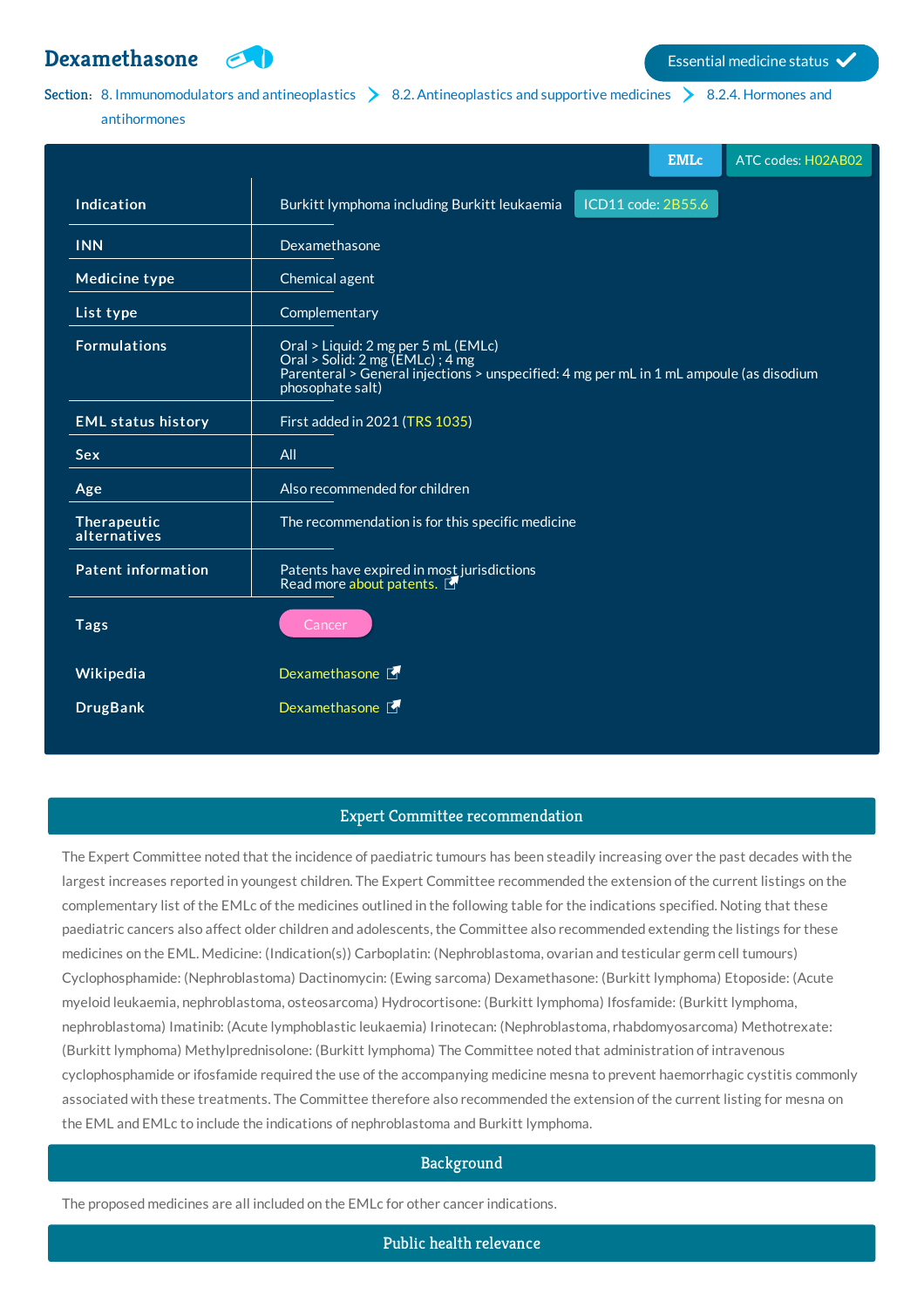Cancer is a leading cause of death in children globally; the most common cancer types in children are leukaemias, lymphomas and central nervous system tumours (1). Childhood cancers generally cannot be prevented or screened for, so improving outcomes for children with cancer relies on early and accurate diagnosis and access to effective treatments. In 2018, WHO launched the Global Initiative for Childhood Cancer, to provide leadership and technical assistance to Member States to build and sustain high-quality childhood cancer programmes. The goal of this initiative is to achieve at least 60% survival for all children with cancer globally by 2030 (2).

### **Benefits**

Cancer in children and adolescents is almost exclusively treated according to national and international treatment protocols. This is the case for first treatment and relapsed and refractory disease. Treatment regimens are devised by clinical experts from relevant tumour groups and are further developments of previous regimens. Often these treatment protocols consist of the standard arm that has proven to be effective based on previous experimental trials. All medicines proposed in this application are part of international treatment regimens and are considered the standard of care. Acute myeloid leukaemia – etoposide Etoposide is included in multiple trial regimens as standard therapy for children with acute myeloid leukaemia, including the AML-BFM 2012 (3), NOPHO-DBH AML 2012 (4) and ML DS 2006 (5) trials. Nephroblastoma – carboplatin, cyclophosphamide, etoposide, ifosfamide, irinotecan Carboplatin, cyclophosphamide, etoposide, ifosfamide and irinotecan are included as chemotherapy interventions along with dactinomycin, doxorubicin, melphalan and vincristine in the SIOP 2001/GPOH (6) and Umbrella SIOP-RTSG 2016 (7) trial regimens for nephroblastoma (Wilms tumour). Acute lymphoblastic leukaemia – imatinib Imatinib is included in the ALLTogether trial regimen for children and young adults with acute lymphoblastic leukaemia (8) and the EsPhALL trial regimen for children with Philadelphia chromosome-positive (Ph+) acute lymphoblastic leukaemia (9). Ewing sarcoma – dactinomycin Dactinomycin is included in many trial regimens for Ewing sarcoma, including EICESS-92 (10), Euro-Ewing 2012 (11,12) and Euro-Ewing 99 (13,14) trials. Ovarian and testicular germ cell tumours – carboplatin Carboplatin is included in the MAKEI-V regimen for malignant extracranial germ cell tumours (15), and is recommended in chemotherapy regimens for extracranial germ cell tumours in children and adolescents in guidelines issued by the Children's Cancer and Leukaemia Group in the United Kingdom of Great Britain and Northern Ireland (16). Burkitt lymphoma – dexamethasone, hydrocortisone, ifosfamide, methylprednisolone, methotrexate Dexamethasone, ifosfamide and methotrexate are included in the LBL 2018 regimen for Burkitt lymphoma (17). Hydrocortisone, methylprednisolone and methotrexate are included in the Inter-B-NHL Ritux 2010 regimen (18,19). Osteosarcoma – etoposide Etoposide is included in the French OS2006 regimen for osteosarcoma (20,21). Rhabdomyosarcoma – irinotecan Irinotecan is included in the EpSSG FaR-RMS (22) and the VIT-0910 regimens for frontline or relapsed or refractory rhabdomyosarcoma (23,24).

#### Harms

Chemotherapy is associated with serious adverse events in the acute setting and also in the long term in cancer survivors; it therefore requires close monitoring (25–27). All proposed medicines in this application are already included on the EMLc. Their safety profiles are well known as a result of long-standing experience with their use.

# Cost / cost effectiveness

Not reported in the application.

#### WHO guidelines

WHO guidelines for the treatment of paediatric cancer are not available. Burkitt lymphoma and nephroblastoma are among the six tracer cancers in the WHO Global Initiative for Childhood Cancer.

#### Availability

The proposed medicines are already included on the EMLc and are available in branded and generic forms.

#### Other considerations

The EML Cancer Medicines Working Group advised that it supported expansion of the listings on the EMLc for the proposed cancer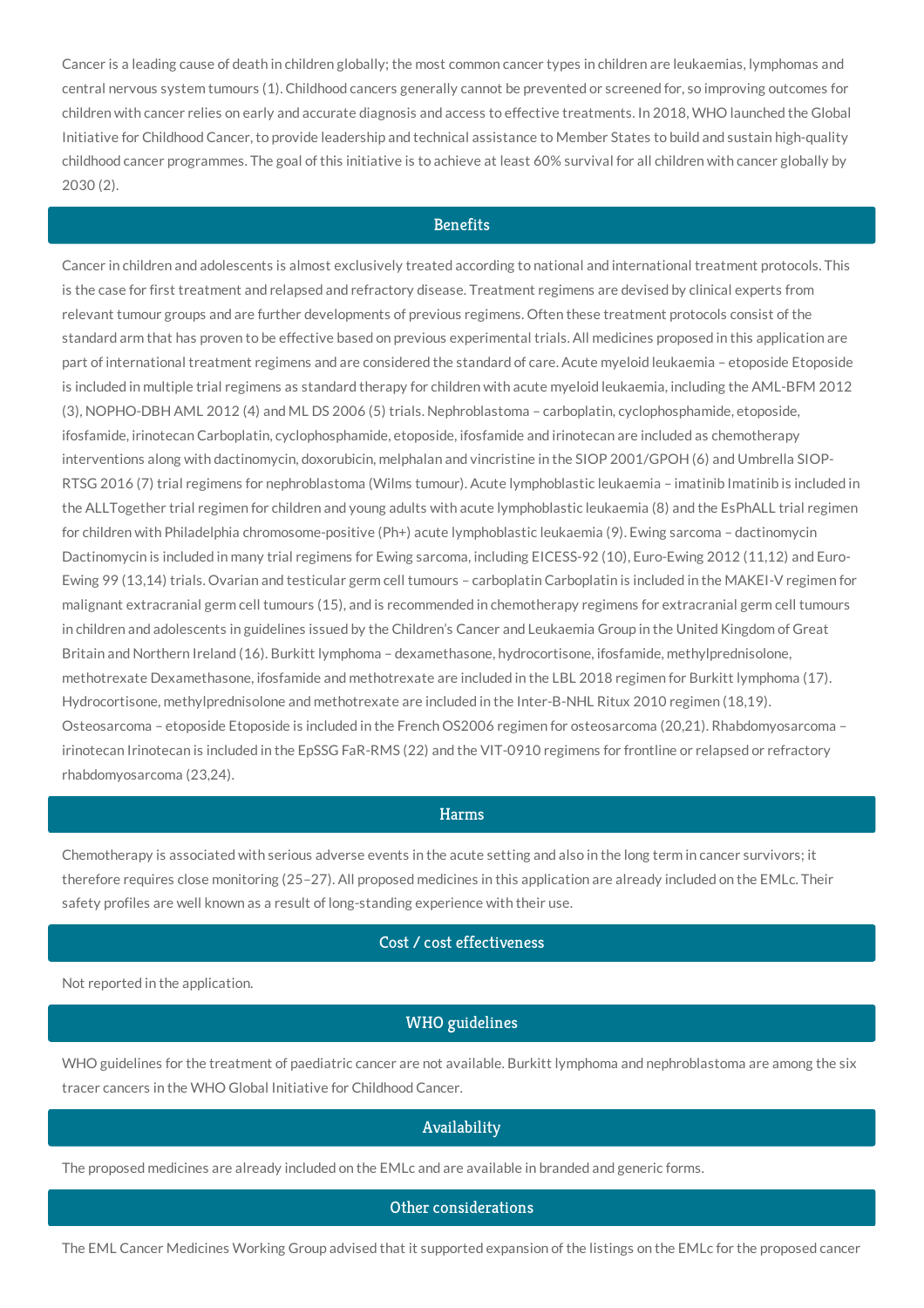medicines for the proposed new indications. These medicines are all used in standard, multimodal chemotherapy protocols for the proposed indications. Expanding the EMLc indications for these medicines would support the goals of WHO Global Paediatric Cancer initiative and contribute towards the achievement of the best possible cancer care for children. The Working Group acknowledged that the availability of clinical evidence in the paediatric context was limited but considered that obtaining the usual level of evidence required for EML listings was unlikely. In this case, efficacy and safety could be accepted based on extrapolation of the well known benefits and harms from use of these medicines in adults, for other indications in children and as part of standard cancer care in children.

1. Steliarova-Foucher E, Colombet M, Ries LAG, Moreno F, Dolya A, Bray F, et al. International incidence of childhood cancer, 2001–1 0: a population-based registry study. Lancet Oncol. 2017;18(6):719–31.

4. NOPHO-DBH AML 2012 protocol. Research study for treatment of children and adolescents with acute myeloid leukaemia 0–18 y ears. Bethesda, MD: U.S. National Library of Medicine; 2013 (ClinicalTrials.gov Identifier: NCT01828489; https://www.clinicaltrials .gov/ct2/show/NCT01828489, accessed 18 May 2021).

5. Phase III clinical trial for CPX-351 in myeloid leukemia in children with down syndrome 2018. Amsterdam: EU Clinical Trials Regis ter; 2020 (EudraCT number 2018-002988-25; https://www.clinicaltrialsregister.eu/ctr-search/trial/2018-002988-25/DE, accesse d 18 May 2021).

6. Chemotherapy before and after surgery in treating children with Wilm's tumor. Bethesda, MD: U.S. National Library of Medicine; 2 003 (ClinicalTrials.gov Identifier: NCT00047138; https://www.clinicaltrials.gov/ct2/show/NCT00047138, accessed 18 May 2021). 7. UMBRELLA protocol SIOP-RTSG 2016 – Integrated research and guidelines for standardized diagnostics and therapy of kidney tu mours in children, adolescents and young adults. Cologne: Deutsches Register Klinischer Studien; 2017 (DRKS-ID: DRKS00011208; https://www.drks.de/drks\_web/navigate.do?navigationId=trial.HTML&TRIAL\_ID=DRKS00011208, accessed 18 May 2021).

8. A treatment study protocol of the ALLTogether Consortium for Children and Young Adults (1–45 Years of Age) With Newly Diagno sed Acute Lymphoblastic Leukaemia (ALL): a pilot study. Bethesda, MD: U.S. National Library of Medicine; 2019 (ClinicalTrials.gov I dentifier: NCT03911128; https://clinicaltrials.gov/ct2/show/NCT03911128, accessed 18 May 2021).

9. Safety and efficacy of imatinib added to chemotherapy in treatment of Ph+ acute lymphoblastic leukemia in children (ESPHALL). B ethesda, MD: U.S. National Library of Medicine; 2006 (ClinicalTrials.gov Identifier: NCT00287105; https://clinicaltrials.gov/ct2/sh ow/NCT00287105, accessed 18 May 2021).

10. Paulussen M, Craft AW, Lewis I, Hackshaw A, Douglas C, Dunst J, et al. Results of the EICESS-92 study: two randomized trials of Ewing's sarcoma treatment--cyclophosphamide compared with ifosfamide in standard-risk patients and assessment of benefit of eto poside added to standard treatment in high-risk patients. J Clin Oncol. 2008;26(27):4385–93.

11. Combination chemotherapy with or without peripheral stem cell transplantation, radiation therapy, and/or surgery in treating pa tients with Ewing's sarcoma. Bethesda, MD: U.S. National Library of Medicine; 2003 (ClinicalTrials.gov Identifier: NCT00020566; ht tps://clinicaltrials.gov/ct2/show/NCT00020566, accessed 18 May 2021).

12. Brennan B, Kirton L, Marec-Berard P, Martin-Broto JM, Gelderblom H, Gaspar N, et al. Comparison of two chemotherapy regimen s in Ewing sarcoma (ES): overall and subgroup results of the Euro Ewing 2012 randomized trial (EE2012). J Clin Oncol. 2020;38(15 S uppl):11500.

13. Le Deley MC, Paulussen M, Lewis I, Brennan B, Ranft A, Whelan J, et al. Cyclophosphamide compared with ifosfamide in consolida tion treatment of standard-risk Ewing sarcoma: results of the randomized noninferiority Euro-EWING99-R1 trial. J Clin Oncol. 2014; 32(23):2440–8.

14. Whelan J, Le Deley MC, Dirksen U, Le Teuff G, Brennan B, Gaspar N, et al. High-dose chemotherapy and blood autologous stem-c ell rescue compared with standard chemotherapy in localized high-risk Ewing sarcoma: results of Euro-E.W.I.N.G.99 and Ewing-2008. J Clin Oncol. 2018;36(31):Jco2018782516.

15. Multicentre prospective trial for extracranial malignant germ cell tumours including a randomized comparison of carboplatin and cisplatin. Amsterdam: EU Clinical Trials Register; 2019 (EudraCT number 2016-001784-36; https://www.clinicaltrialsregister.eu/ct r-search/trial/2016-001784-36/DE, accessed 18 May 2021).

16. Interim guidelines for the treatment of extracranial germ cell tumours in children and adolescents. Leicester: Children's Cancer a nd Leukaemia Group; 2018 (https://www.cclg.org.uk/write/MediaUploads/Member%20area/Treatment%20guidelines/614\_Extrac ranial\_GCT\_Guidance\_updated\_June\_2018.pdf, accessed 18 May 2021).

17. International cooperative treatment protocol for children and adolescents with lymphoblastic lymphoma (LBL 2018). Bethesda, MD: U.S. National Library of Medicine; 2019 (ClinicalTrials.gov Identifier: NCT04043494; https://www.clinicaltrials.gov/ct2/show/ NCT04043494, accessed 18 May 2021).

18. Minard-Colin V, Aupérin A, Pillon M, Burke GAA, Barkauskas DA, Wheatley K, et al. Rituximab for high-risk, mature b-cell non-Ho dgkin's lymphoma in children. N Engl J Med. 2020;382(23):2207–19.

19. Intergroup trial for children or adolescents with B-cell NHL Or B-AL: evaluation of rituximab efficacy and safety in high risk patie nts Amsterdam: EU Clinical Trials Register; 2011 (EudraCT number 2010-019224-31; https://www.clinicaltrialsregister.eu/ctr-sea rch/trial/2010-019224-31/NL, accessed 18 May 2021).

20. Combined chemotherapy with or without zoledronic acid for patients with osteosarcoma (OS2006). Bethesda, MD: U.S. National Library of Medicine; 2007 (ClinicalTrials.gov Identifier: NCT00470223; https://www.clinicaltrials.gov/ct2/show/NCT00470223, ac cessed 18 May 2021).

21. Gaspar N, Occean BV, Pacquement H, Bompas E, Bouvier C, Brisse HJ, et al. Results of methotrexate-etoposide-ifosfamide based regimen (M-EI) in osteosarcoma patients included in the French OS2006/sarcome-09 study. Eur J Cancer. 2018;88:57–66.

22. FaR-RMS: an overarching study for children and adults with Frontline and Relapsed RhabdoMyoSarcoma. Amsterdam: EU Clinica l Trials Register; 2020 (EudraCT number 2018-000515-24; https://www.clinicaltrialsregister.eu/ctr-search/trial/2018-000515-24 /NL, accessed 18 May 2021).

23. Defachelles AS, Bogart E, Casanova M, Merks H, Bisogno G, Calareso G, et al. Randomized phase 2 trial of the combination of vinc ristine and irinotecan with or without temozolomide, in children and adults with refractory or relapsed rhabdomyosarcoma (RMS). J C lin Oncol. 2019;37(15 Suppl):10000.

24. Vincristine and irinotecan with or without temozolomide in children and adults with refractory/relapsed rhabdomyosarcoma (VIT -0910). Bethesda, MD: U.S. National Library of Medicine; 2011 (ClinicalTrials.gov Identifier: NCT01355445; https://www.clinicaltri als.gov/ct2/show/NCT01355445, accessed 18 May 2021).

25. Institute of Medicine, National Research Council. Hewitt M, Weiner SL, Simone JV, editors. Childhood cancer survivorship: impro ving care and quality of life. Washington, DC: The National Academies Press; 2003:224.

26. Landier W, Bhatia S, Eshelman DA, Forte KJ, Sweeney T, Hester AL, et al. Development of risk-based guidelines for pediatric canc er survivors: the Children's Oncology Group long-term follow-up guidelines from the Children's Oncology Group Late Effects Commit tee and Nursing Discipline. J Clin Oncol. 2004;22(24):4979–90.

<sup>2.</sup> WHO Global Initiative for Childhood Cancer: an overview. Geneva: World Health Organization; 2020 (https://www.who.int/public ations/m/item/global-initiative-for-childhood-cancer, accessed 18 May 2021).

<sup>3.</sup> AML-BFM-2012 – Clinical trial for the treatment of acute myeloid leukemia in children and adolescents. Amsterdam: EU Clinical T rials Register; 2014 (EudraCT number 2013-000018-39; https://www.clinicaltrialsregister.eu/ctr-search/trial/2013-000018-39/D E, accessed 18 May 2021).